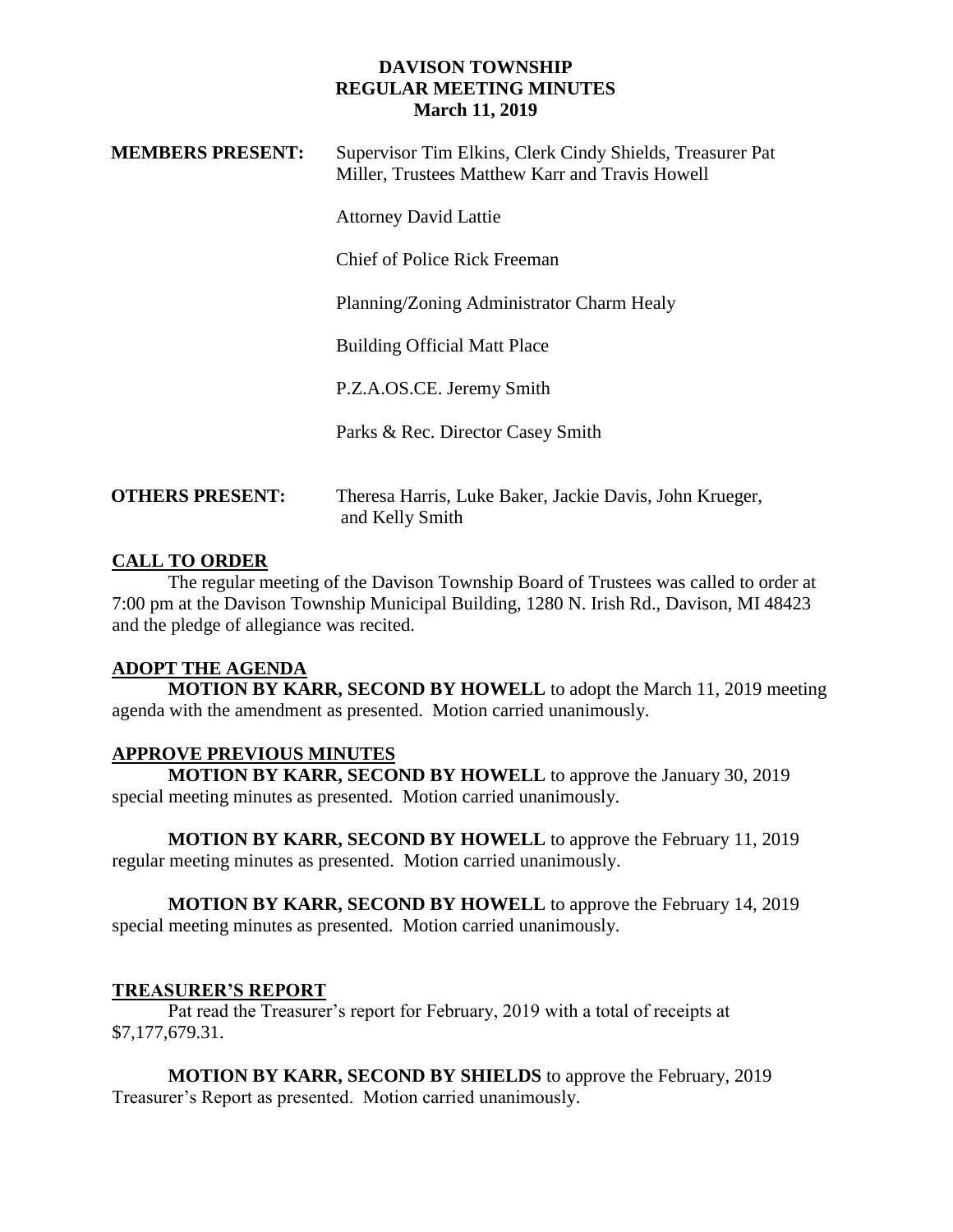### **BOARD BILLS**

Tim read the Board Bills report though March 11, 2019 with total expenditures in the amount of \$5,758,482.13.

**MOTION BY KARR, SECOND BY HOWELL** to approve payment of the Board Bills as presented. Roll call: Yes – Miller, Shields, Elkins, Karr, Howell. Motion carried.

#### **PUBLIC COMMENT**

The public comment period was opened at 7:03 pm and there were no comments.

#### **UNFINISHED BUSINESS**

None

#### **NEW BUSINESS Approve Case #16-RZ-87**

Jeremy stated the applicant is requesting that parcels 05-09-100-017 & 05-09-100-018 currently zoned M-2 (General Manufacturing) be rezoned to M-1 (Limited Manufacturing). The Planning Commission reviewed the request on February 13, 2019 and is recommending an approval based on the zoning is compatible with the surrounding land uses and it reduces the impact on surrounding properties.

Dan and Ashlee Fraze sent a letter of disapproval with the request due to traffic issues.

**MOTION BY KARR, SECOND BY MILLER** to approve Case #16-RZ-87 as recommend by the Planning Commission as presented. Roll call: Yes – Shields, Elkins, Karr, Howell, Miller. Motion carried.

#### **Approve Case #16-RZ-88**

Jeremy stated the applicant is requesting that parcel 08-15-501-073 currently zoned RU-1 (Residential Urban Single Family) be rezoned to GC (General Commercial). The Planning Commission reviewed the request on February 13, 2019 and is recommending an approval based on the zoning is compatible with the surrounding land uses and the future land use for this parcel is recommended for GC.

**MOTION BY SHIELDS, SECOND BY MILLER** to approve Case #16-RZ-88 as presented. Roll call: Yes – Elkins, Karr, Howell, Miller, Shields. Motion carried.

### **Approve Case #16-SP-2018-5**

Jeremy stated the applicant is requesting to amend the Swan Lake Condominium site plan due to an undesirable building site. The Planning Commission reviewed the request on February 13, 2019 and is recommending an approval based on the revised layout complies with the requirements for condominiums in the township zoning ordinance and has been approved by Attorney Lattie contingent on approval of this contraction at the next Swan Lake Condominium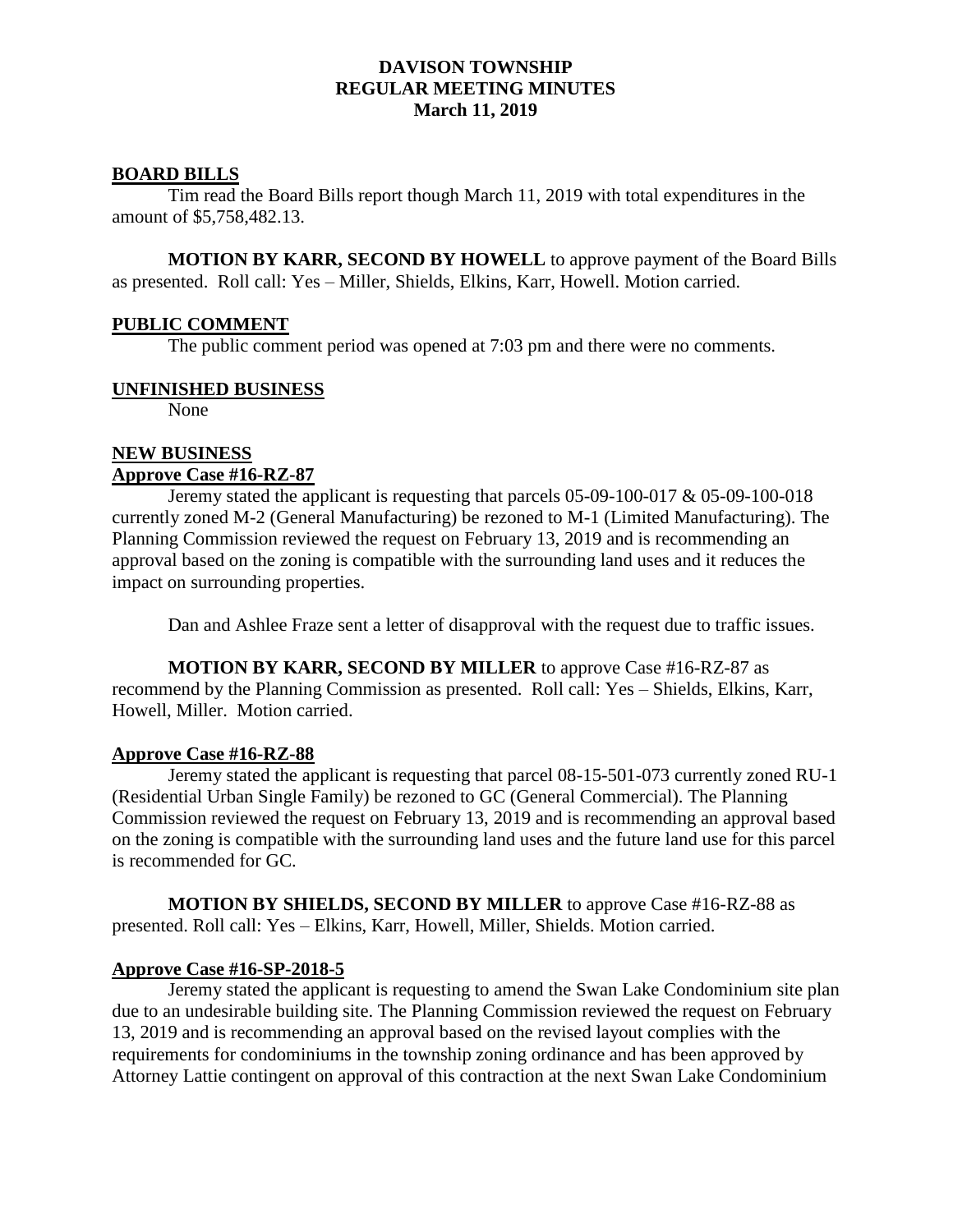Association meeting. The Association will provide meeting minutes from their next scheduled meeting in May.

**MOTION BY KARR, SECOND BY HOWELL** to approve Case #16-SP-2018-5 as presented. Roll call: Yes – Karr, Howell, Miller, Shields, Elkins. Motion carried.

## **Approve Master Deed for Irish Place Shops**

Charm said that this is for the development on the corner of Irish and Lapeer Roads. It will be called the Shops at Irish Place and will contain a Taco Bell and other small shops. This is the next step before construction can begin and it is a basic master deed approved by Mr. Lattie and recommendations to approve.

**MOTION BY SHIELDS, SECOND BY MILLER** to approve the Master Deed Shops at Irish Place as presented. Roll call: Yes – Howell, Miller, Shields, Elkins, Karr. Motion carried.

## **Approve the 2019 Mowing Bid for Parks & Rec.**

Casey stated that they sent out ten different bid package and only received two back. D&M Services Pro gave an estimate of \$12,864 to do all the parks.

**MOTION BY KARR, SECOND BY HOWELL** to award D&M Services Pro the contract for the 2019 mowing of the township parks. Roll call: Yes – Miller, Shields, Elkins, Karr, Howell. Motion carried.

# **Approve Ordinance 39 KK**

Tim explained that the county has two reading system for the metered water, one of them being manual. Manual meter reading will be charged \$30 per read. This is a straight pass through from the county.

**MOTION BY KARR, SECOND BY SHIELDS** to approve Ordinance # 39-KK as presented. Roll call: Yes – Shields, Elkins, Karr, Howell, Miller. Motion carried.

### **Approve 2019 Dust Control Agreement**

Tim explained that the township pays 50% for the first application, all of the second and if there is a third application the county will pay. The township's portion will be \$40,867 for the two applications.

**MOTION BY SHIELDS, SECOND BY MILLER** to approve the 2019 Dust Control Program as presented. Roll call: Yes – Elkins, Karr, Howell, Miller, Shields. Motion carried.

### **Approve General Fund Budget Amendment**

Cindy said that each year the Perpetual Care Fund reimburses the General Fund, this was just an overpayment being corrected.

**MOTION BY KARR, SECOND BY HOWELL** to approve the General Fund budget amendment as presented. Roll call: Yes – Karr, Howell, Miller, Shields, Elkins. Motion carried.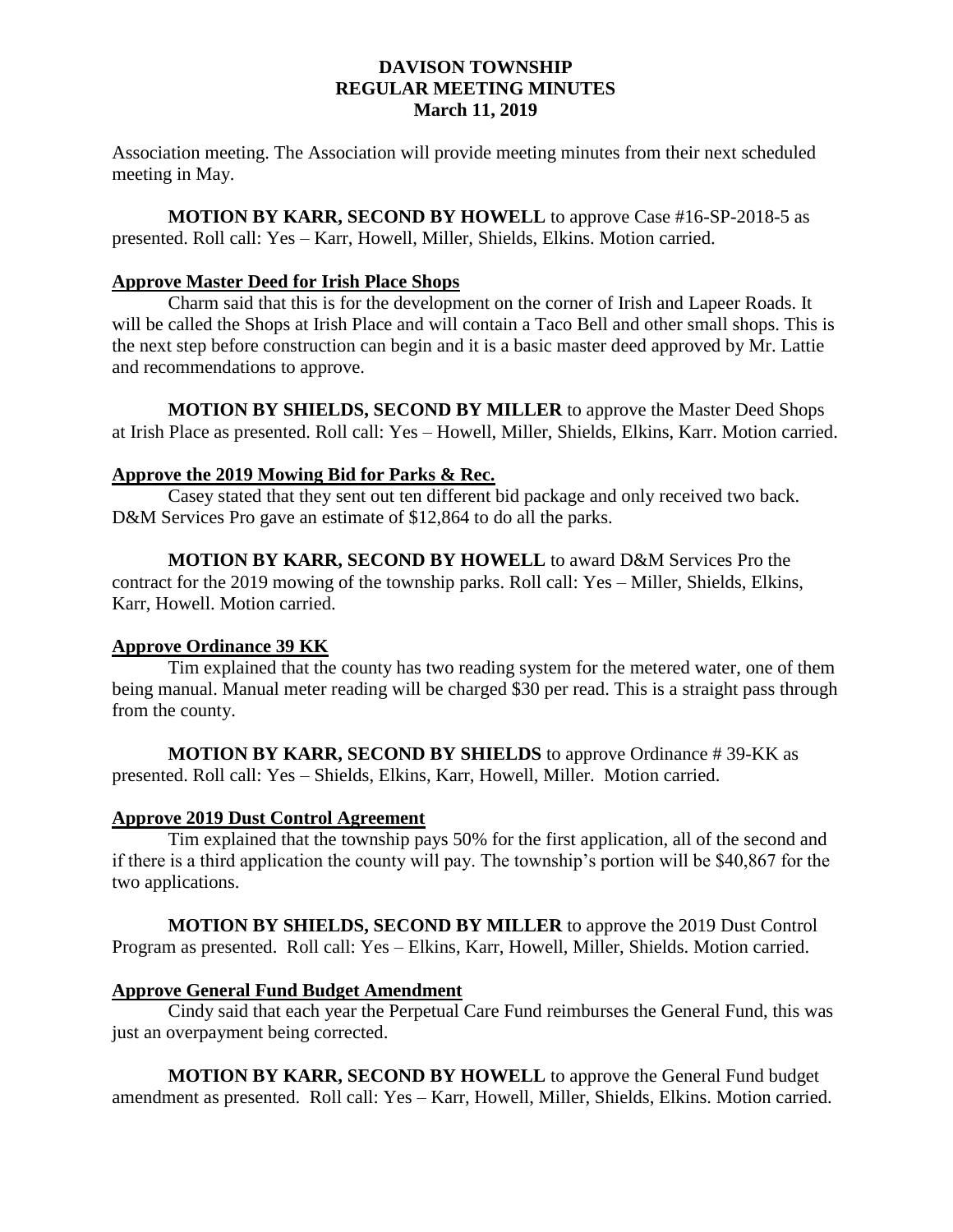#### **Approve Resolution 2019-5**

Tim stated this is to approve the purchase of parcel 05-09-100-018 allowing the Supervisor or Clerk to execute the documents as the township representative.

**MOTION BY KARR, SECOND BY HOWELL to** approve Resolution 2019-5 with amendment as presented. Roll call: Yes – Howell, Miller, Shields, Elkins, Karr. Motion carried.

#### **Approve Resolution 2019-6**

Tim said this is to approve the sale of parcel 05-09-100-018 allowing the Supervisor or Clerk to execute the documents as the township representative.

**MOTION BY SHIELDS, SECOND BY HOWELL** to approve Resolution 2019-6 with amendment as presented. Roll call: Yes – Miller, Shields, Elkins, Karr, Howell. Motion carried.

#### **Approve Resolution 2019-7**

Tim said this is to approve the sale of parcels  $05-09-100-017 \& 52-09-200-019$  allowing the Supervisor or Clerk to execute the documents as the township representative.

**MOTION BY KARR, SECOND BY MILLER** to approve Resolution 2019-7 with amendment as presented. Roll call: Yes – Shields, Elkins, Karr, Howell, Miller. Motion carried.

#### **Approve Resolution 2019-8**

Tim said this is to approve the sale of parcel 05-28-530-046 allowing the Supervisor or Clerk to execute the documents as the township representative.

**MOTION BY KARR, SECOND BY SHIELDS** to approve Resolution 2019-8 with amendment as presented. Roll call: Yes – Elkins, Karr, Howell, Miller, Shields. Motion carried.

#### **Approve Memorandum to Increase Meal Per Diems**

Cindy explained that the meal per diem has not changed in several years and to keep up with the times it needs to be increased. She asked the board if they would be willing to make a decision on this tonight.

There was discussion about employees going over the budget price and being reimbursed, creating a policy to make sure there is no doubt about what is covered, and tentatively approving up to \$45 per day.

**MOTION BY SHIELDS, SECOND BY MILLER** to approve the Meal Per Diem rate of \$45 per day as presented and will not take effect until the policy is approved. Motion carried unanimously.

## **Discuss Proposed Copier/Printer Lease Agreement**

Tim explained that our leases for copiers and printers are coming do and we have four different companies give us estimates. Ricoh of course had the lowest leasing prices and will